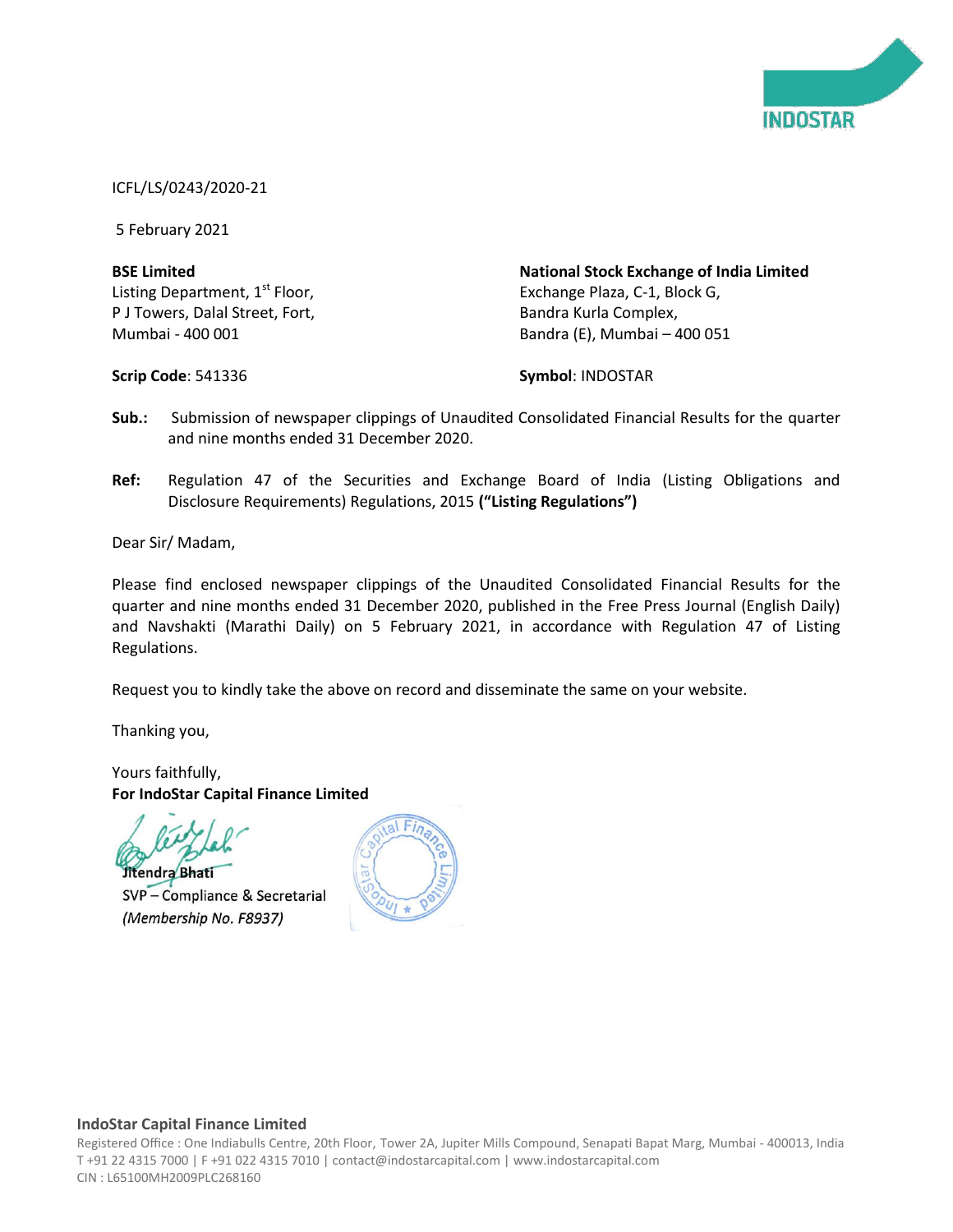

## **THE FREE PRESSJOURNAL www.freepressjournal.in** MUMBAI | FRIDAY | FEBRUARY 5, 2021

#### **IndoStar Capital Finance Limited INDOSTAR**

Regd. Office: One World Centre, Tower 2A, 20<sup>e</sup> Floor, Jupiter Mills Compound, S B Marg, Mumbai - 400013, India Tel: +91 22 43157000 Fax: +91 22 43157010 CIN: L65100MH2009PLC268160 Website: www.indostarcapital.com E-mail: investor.relations@indostarcapital.com

## **EXTRACT OF UNAUDITED CONSOLIDATED FINANCIAL RESULTS FOR THE QUARTER AND NINE MONTHS ENDED 31 DECEMBER 2020**

|                | GOUILLEN WILD NINE MONTHIO ENDED OT DEOEMDEN EOEO<br>(INR in Lakhs)                                                 |                                      |                                                 |                                      |  |
|----------------|---------------------------------------------------------------------------------------------------------------------|--------------------------------------|-------------------------------------------------|--------------------------------------|--|
| Sr.<br>No.     | <b>Particulars</b>                                                                                                  | Quarter ended<br>31 December<br>2020 | <b>Nine Months ended</b><br>31 December<br>2020 | Quarter ended<br>31 December<br>2019 |  |
|                |                                                                                                                     | Unaudited                            | Unaudited                                       | Unaudited                            |  |
|                | Revenue from operations (including other income)                                                                    | 33.514                               | 100.807                                         | 38,160                               |  |
| $\overline{2}$ | Profit before tax                                                                                                   | 3.068                                | 12,662                                          | 27                                   |  |
| 3              | Profit after tax                                                                                                    | 2.415                                | 10.296                                          | 24                                   |  |
| 4              | Total comprehensive Income (Comprising profit after tax for the period<br>and other comprehensive income after tax) | 2,416                                | 10,278                                          | 16                                   |  |
| 5              | Paid up equity share capital (Face value of INR 10/-each)                                                           | 12.346                               | 12.346                                          | 9,227                                |  |
| 6              | Earnings per share (* not annualised)                                                                               |                                      |                                                 |                                      |  |
|                | Basic (INR)                                                                                                         | *1.88                                | *8.81                                           | $*0.02$                              |  |
|                | Diluted (INR)                                                                                                       | *1.68                                | $*8.13$                                         | $*0.02$                              |  |

a. The above is an extract of detailed format of unaudited consolidated financial results for the quarter and nine months ended 31 December 2020, prepared pursuant to Regulation 33 of the SEBI (Listing Obligations and Disclosure Requirements) Regulations, 2015 read with SEBI circular dated 5 July 2016. The full format of the unaudited standalone financial results and unaudited consolidated financial results are available on the website of the Company at www.indostarcapital.com and on the websites of the BSE Ltd. at www.bseindia.com and the National Stock Exchange of India Ltd. at www.nseindia.com.

The key information of the unaudited standalone financial results of the Company are given below:

(INR in Lakhs)

| Sr.<br>No. | <b>Particulars</b>                               | Quarter ended<br>31 December<br>2020<br>Unaudited | Nine Months ended<br>31 December<br>2020<br>Unaudited | Quarter ended<br>31 December<br>2019<br>Unaudited |
|------------|--------------------------------------------------|---------------------------------------------------|-------------------------------------------------------|---------------------------------------------------|
|            | Revenue from operations (including other income) | 28,508                                            | 92.603                                                | 36.854                                            |
|            | Profit / (loss) before tax                       | (442)                                             | 8.181                                                 | (99)                                              |
|            | Profit/(loss) after tax                          | (75)                                              | 7.026                                                 | (74)                                              |
|            | Total comprehensive Income                       | (75)                                              | 7.008                                                 | (84)                                              |

b. The extent to which the COVID-19 pandemic will further impact the Group's results and carrying value of assets (including goodwill) will depend on future developments, which are uncertain. The Group's impairment loss allowance estimates are subject to a number of management judgments and estimates, which could undergo changes over the entire duration of the pandemic. Given the uncertainty over the potential macro-economic condition and related judicial decisions on matters arising from the regulatory guidelines, the impact of the COVID pandemic on the financial performance may be different from that estimated as at the date of approval of these financial results. Such changes will be prospectively recognized. The Group continues to closely monitor any anticipated material changes to future economic conditions.

c. The above unaudited financial results have been reviewed by the Audit Committee and subsequently approved at the meeting of the Board of Directors held on 4 February 2021. The unaudited financial results have been subjected to limited review by the Statutory Auditor of the Company.

#### For and on behalf of the Board of Directors of IndoStar Capital Finance Limited

Place : Mumbai Date : 4 February 2021

R. Sridhar Executive Vice-Chairman & CEO DIN: 00136697